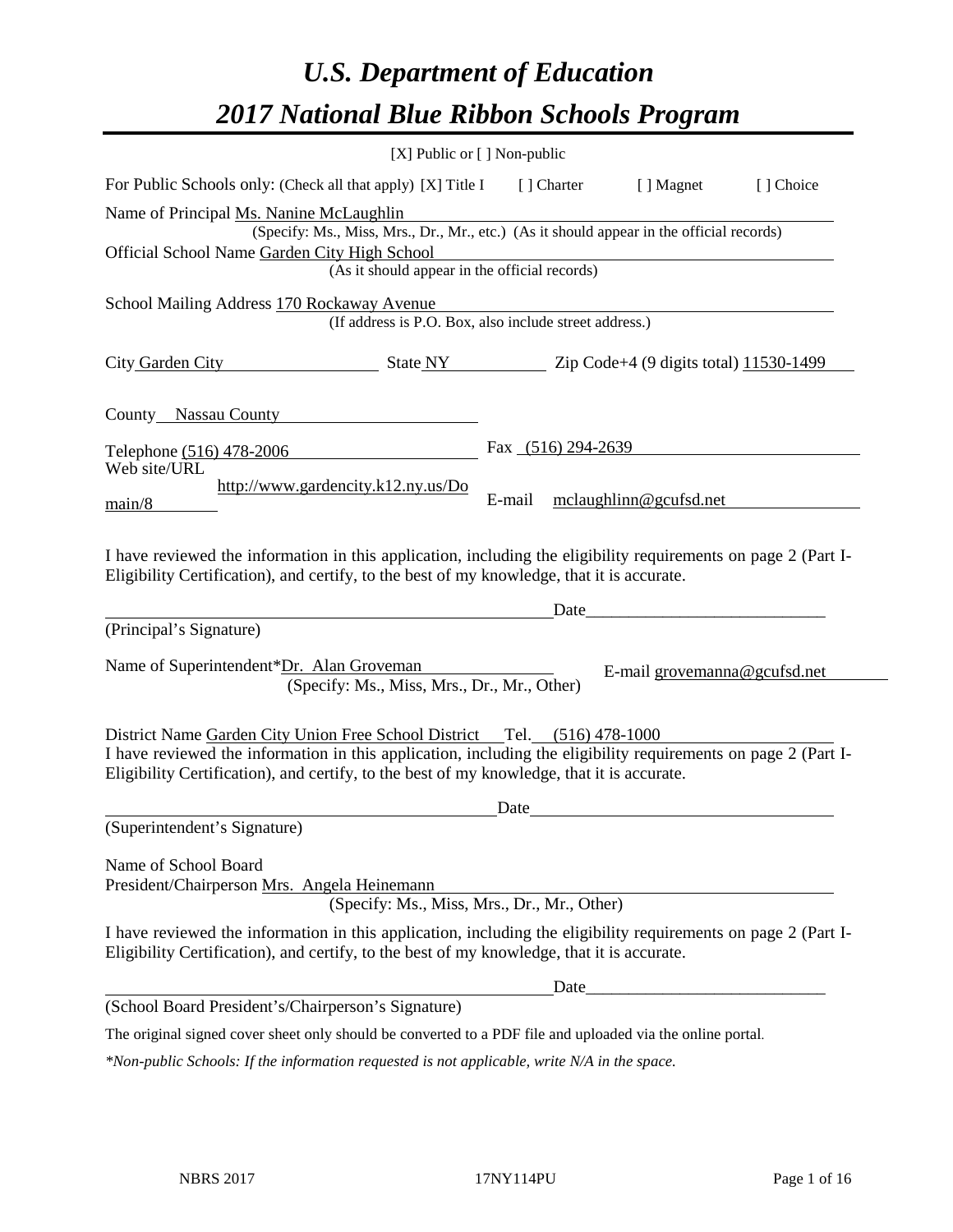The signatures on the first page of this application (cover page) certify that each of the statements below, concerning the school's eligibility and compliance with U.S. Department of Education and National Blue Ribbon Schools requirements, are true and correct.

- 1. The school configuration includes one or more of grades K-12. (Schools on the same campus with one principal, even a K-12 school, must apply as an entire school.)
- 2. All nominated public schools must meet the state's performance targets in reading (or English language arts) and mathematics and other academic indicators (i.e., attendance rate and graduation rate), for the all students group and all subgroups, including having participation rates of at least 95 percent using the most recent accountability results available for nomination.
- 3. To meet final eligibility, all nominated public schools must be certified by states prior to September 2017 in order to meet all eligibility requirements. Any status appeals must be resolved at least two weeks before the awards ceremony for the school to receive the award.
- 4. If the school includes grades 7 or higher, the school must have foreign language as a part of its curriculum.
- 5. The school has been in existence for five full years, that is, from at least September 2011 and each tested grade must have been part of the school for the past three years.
- 6. The nominated school has not received the National Blue Ribbon Schools award in the past five years: 2012, 2013, 2014, 2015, or 2016.
- 7. The nominated school has no history of testing irregularities, nor have charges of irregularities been brought against the school at the time of nomination. The U.S. Department of Education reserves the right to disqualify a school's application and/or rescind a school's award if irregularities are later discovered and proven by the state.
- 8. The nominated school has not been identified by the state as "persistently dangerous" within the last two years.
- 9. The nominated school or district is not refusing Office of Civil Rights (OCR) access to information necessary to investigate a civil rights complaint or to conduct a district-wide compliance review.
- 10. The OCR has not issued a violation letter of findings to the school district concluding that the nominated school or the district as a whole has violated one or more of the civil rights statutes. A violation letter of findings will not be considered outstanding if OCR has accepted a corrective action plan from the district to remedy the violation.
- 11. The U.S. Department of Justice does not have a pending suit alleging that the nominated school or the school district as a whole has violated one or more of the civil rights statutes or the Constitution's equal protection clause.
- 12. There are no findings of violations of the Individuals with Disabilities Education Act in a U.S. Department of Education monitoring report that apply to the school or school district in question; or if there are such findings, the state or district has corrected, or agreed to correct, the findings.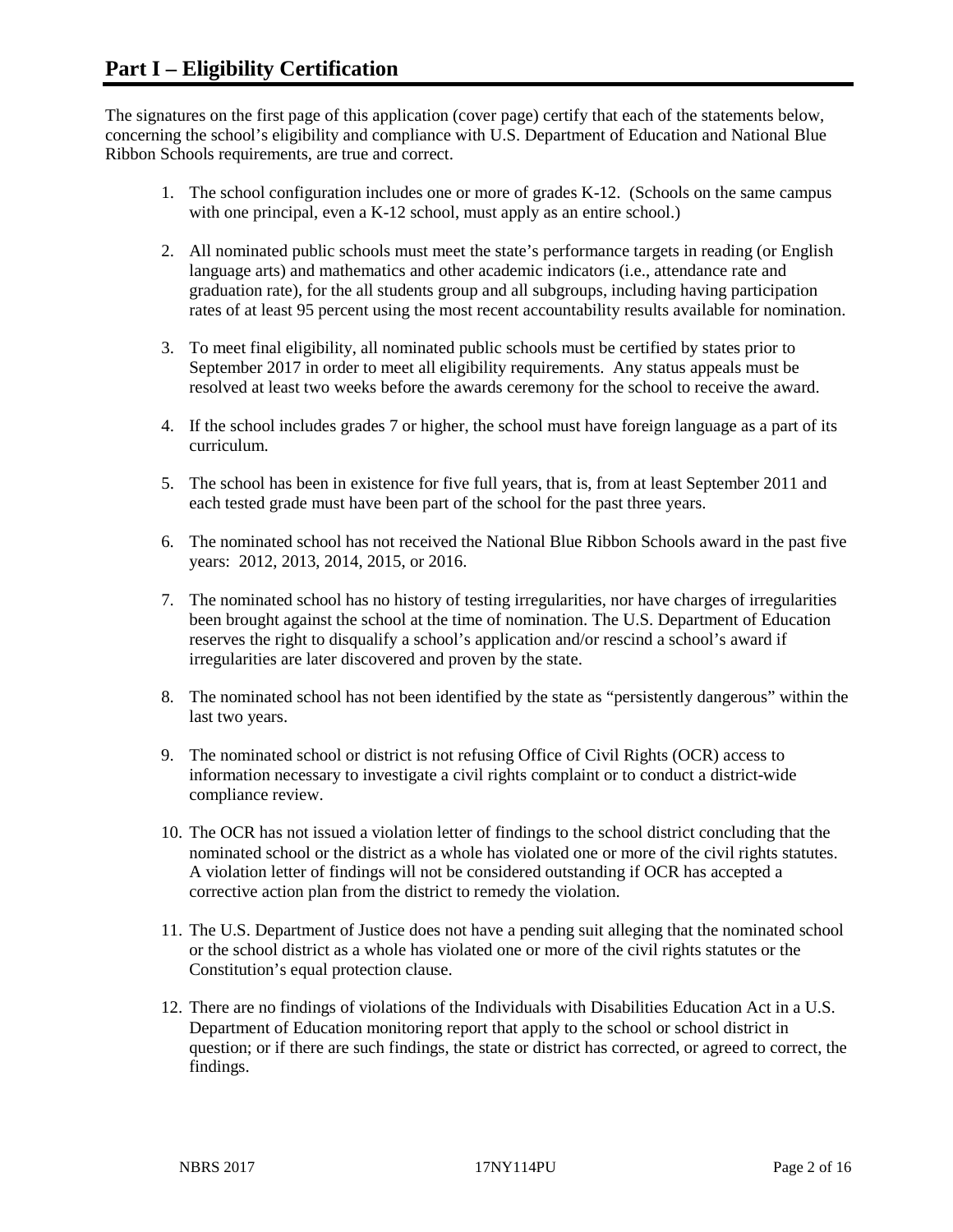#### **Data should be provided for the most recent school year (2016-2017) unless otherwise stated.**

#### **DISTRICT**

1. Number of schools in the district  $\frac{5}{2}$  Elementary schools (includes K-8) (per district designation): 1 Middle/Junior high schools 1 High schools 0 K-12 schools

7 TOTAL

**SCHOOL** (To be completed by all schools)

- 2. Category that best describes the area where the school is located:
	- [] Urban or large central city [ ] Suburban with characteristics typical of an urban area [X] Suburban [ ] Small city or town in a rural area [ ] Rural
- 3. Number of students as of October 1, 2016 enrolled at each grade level or its equivalent in applying school:

| Grade                           | # of         | # of Females | <b>Grade Total</b> |
|---------------------------------|--------------|--------------|--------------------|
|                                 | <b>Males</b> |              |                    |
| <b>PreK</b>                     | 0            | $\theta$     | 0                  |
| K                               | 0            | 0            | 0                  |
| 1                               | 0            | 0            | 0                  |
| $\boldsymbol{2}$                | 0            | 0            | 0                  |
| 3                               | 0            | 0            | 0                  |
| 4                               | 0            | 0            | 0                  |
| 5                               | 0            | 0            | 0                  |
| 6                               | 0            | 0            | 0                  |
| 7                               | 0            | 0            | 0                  |
| 8                               | 0            | 0            | 0                  |
| 9                               | 131          | 148          | 279                |
| 10                              | 129          | 140          | 269                |
| 11                              | 132          | 148          | 280                |
| 12 or higher                    | 148          | 147          | 295                |
| <b>Total</b><br><b>Students</b> | 540          | 583          | 1123               |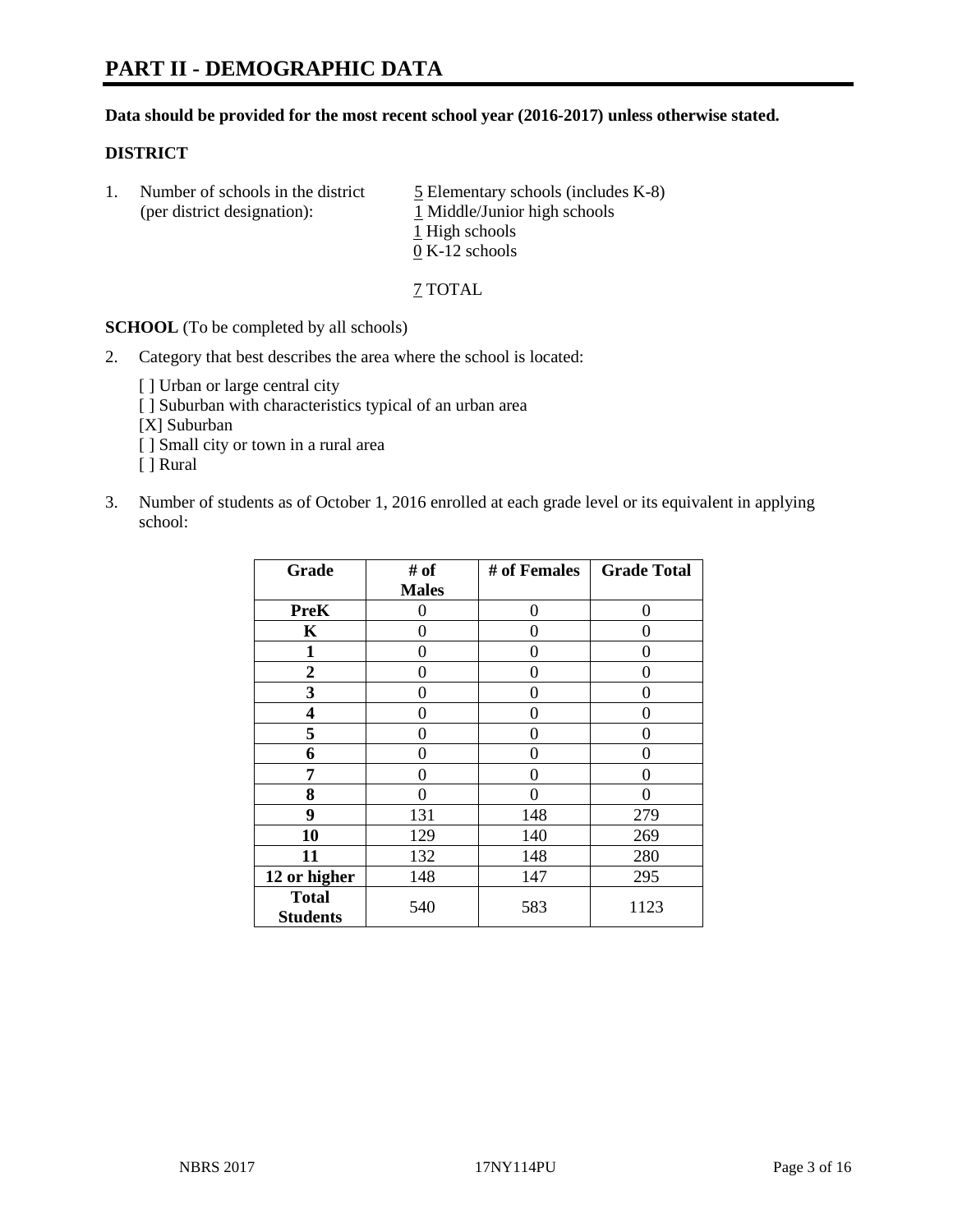4. Racial/ethnic composition of  $\qquad 0 \%$  American Indian or Alaska Native the school:  $4\%$  Asian

 % Black or African American % Hispanic or Latino % Native Hawaiian or Other Pacific Islander 90 % White % Two or more races **100 % Total**

(Only these seven standard categories should be used to report the racial/ethnic composition of your school. The Final Guidance on Maintaining, Collecting, and Reporting Racial and Ethnic Data to the U.S. Department of Education published in the October 19, 2007 *Federal Register* provides definitions for each of the seven categories.)

5. Student turnover, or mobility rate, during the 2015 – 2016 school year: 1%

This rate should be calculated using the grid below. The answer to (6) is the mobility rate.

| <b>Steps For Determining Mobility Rate</b>    | Answer |  |
|-----------------------------------------------|--------|--|
| (1) Number of students who transferred to     |        |  |
| the school after October 1, 2015 until the    | 5      |  |
| end of the 2015-2016 school year              |        |  |
| (2) Number of students who transferred        |        |  |
| from the school after October 1, 2015 until   | 8      |  |
| the end of the 2015-2016 school year          |        |  |
| (3) Total of all transferred students [sum of | 13     |  |
| rows $(1)$ and $(2)$ ]                        |        |  |
| (4) Total number of students in the school as | 1166   |  |
| of October 1, 2015                            |        |  |
| $(5)$ Total transferred students in row $(3)$ |        |  |
| divided by total students in row (4)          | 0.011  |  |
| $(6)$ Amount in row $(5)$ multiplied by 100   |        |  |

6. English Language Learners (ELL) in the school:  $1\%$ 

8 Total number ELL

Specify each non-English language represented in the school (separate languages by commas): Chinese, Japanese, Spanish

- 7. Students eligible for free/reduced-priced meals: 4 % Total number students who qualify: 48
- 8. Students receiving special education services: 8 %

91 Total number of students served

Indicate below the number of students with disabilities according to conditions designated in the Individuals with Disabilities Education Act. Do not add additional conditions. It is possible that students may be classified in more than one condition.

| 7 Autism                              | 0 Orthopedic Impairment                 |
|---------------------------------------|-----------------------------------------|
| 0 Deafness                            | 32 Other Health Impaired                |
| 0 Deaf-Blindness                      | 40 Specific Learning Disability         |
| 2 Emotional Disturbance               | 8 Speech or Language Impairment         |
| 0 Hearing Impairment                  | 0 Traumatic Brain Injury                |
| 2 Mental Retardation                  | 0 Visual Impairment Including Blindness |
| $\underline{0}$ Multiple Disabilities | <b>0</b> Developmentally Delayed        |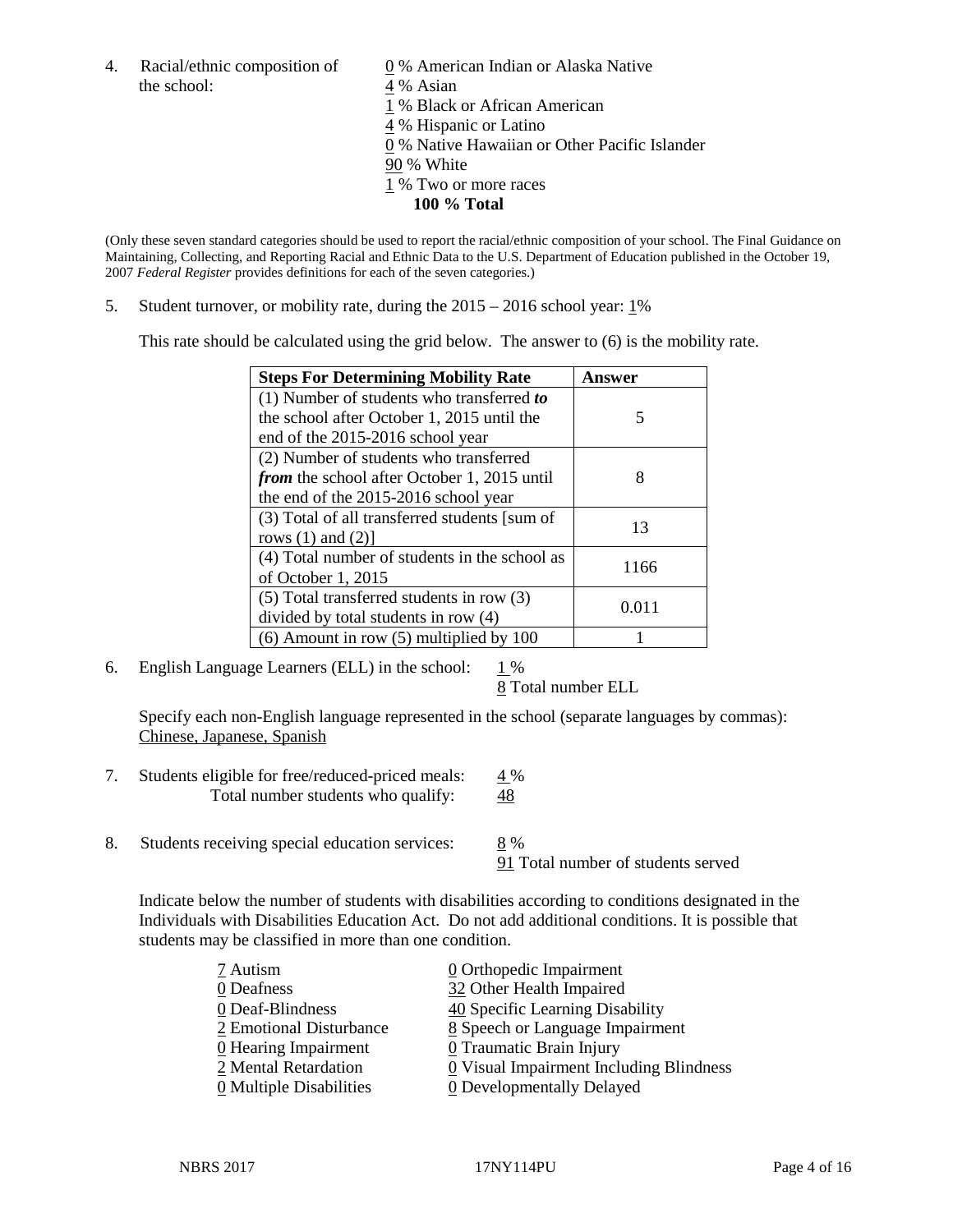- 9. Number of years the principal has been in her/his position at this school: 9
- 10. Use Full-Time Equivalents (FTEs), rounded to nearest whole numeral, to indicate the number of school staff in each of the categories below:

|                                        | <b>Number of Staff</b> |
|----------------------------------------|------------------------|
| Administrators                         | 3                      |
| Classroom teachers including those     |                        |
| teaching high school specialty         | 95                     |
| subjects                               |                        |
| Resource teachers/specialists/coaches  |                        |
| e.g., reading, math, science, special  | 19                     |
| education, enrichment, technology,     |                        |
| art, music, physical education, etc.   |                        |
| Paraprofessionals under the            |                        |
| supervision of a licensed professional | 11                     |
| supporting single, group, or classroom |                        |
| students.                              |                        |
| Student support personnel              |                        |
| e.g., guidance counselors, behavior    |                        |
| interventionists, mental/physical      |                        |
| health service providers,              | 11                     |
| psychologists, family engagement       |                        |
| liaisons, career/college attainment    |                        |
| coaches, etc.                          |                        |

- 11. Average student-classroom teacher ratio, that is, the number of students in the school divided by the FTE of classroom teachers, e.g., 22:1 22:1
- 12. Show daily student attendance rates. Only high schools need to supply yearly graduation rates.

| <b>Required Information</b> | 2015-2016 | 2014-2015 | 2013-2014 | 2012-2013 | 2011-2012 |
|-----------------------------|-----------|-----------|-----------|-----------|-----------|
| Daily student attendance    | 96%       | 96%       | 96%       | 96%       | 95%       |
| High school graduation rate | 99%       | 95%       | 98%       | 97%       | 99%       |

#### 13. **For high schools only, that is, schools ending in grade 12 or higher.**

Show percentages to indicate the post-secondary status of students who graduated in Spring 2016.

| <b>Post-Secondary Status</b>                  |              |
|-----------------------------------------------|--------------|
| Graduating class size                         | 311          |
| Enrolled in a 4-year college or university    | 92%          |
| Enrolled in a community college               | 4%           |
| Enrolled in career/technical training program | 0%           |
| Found employment                              | 0%           |
| Joined the military or other public service   | 0%           |
| Other                                         | $\Delta 0/c$ |

14. Indicate whether your school has previously received a National Blue Ribbon Schools award. Yes No X

If yes, select the year in which your school received the award.

15. In a couple of sentences, provide the school's mission or vision statement.

The mission of Garden City High School is to provide a physically safe and emotionally secure environment, where students are challenged to strive for personal excellence through educational, athletic,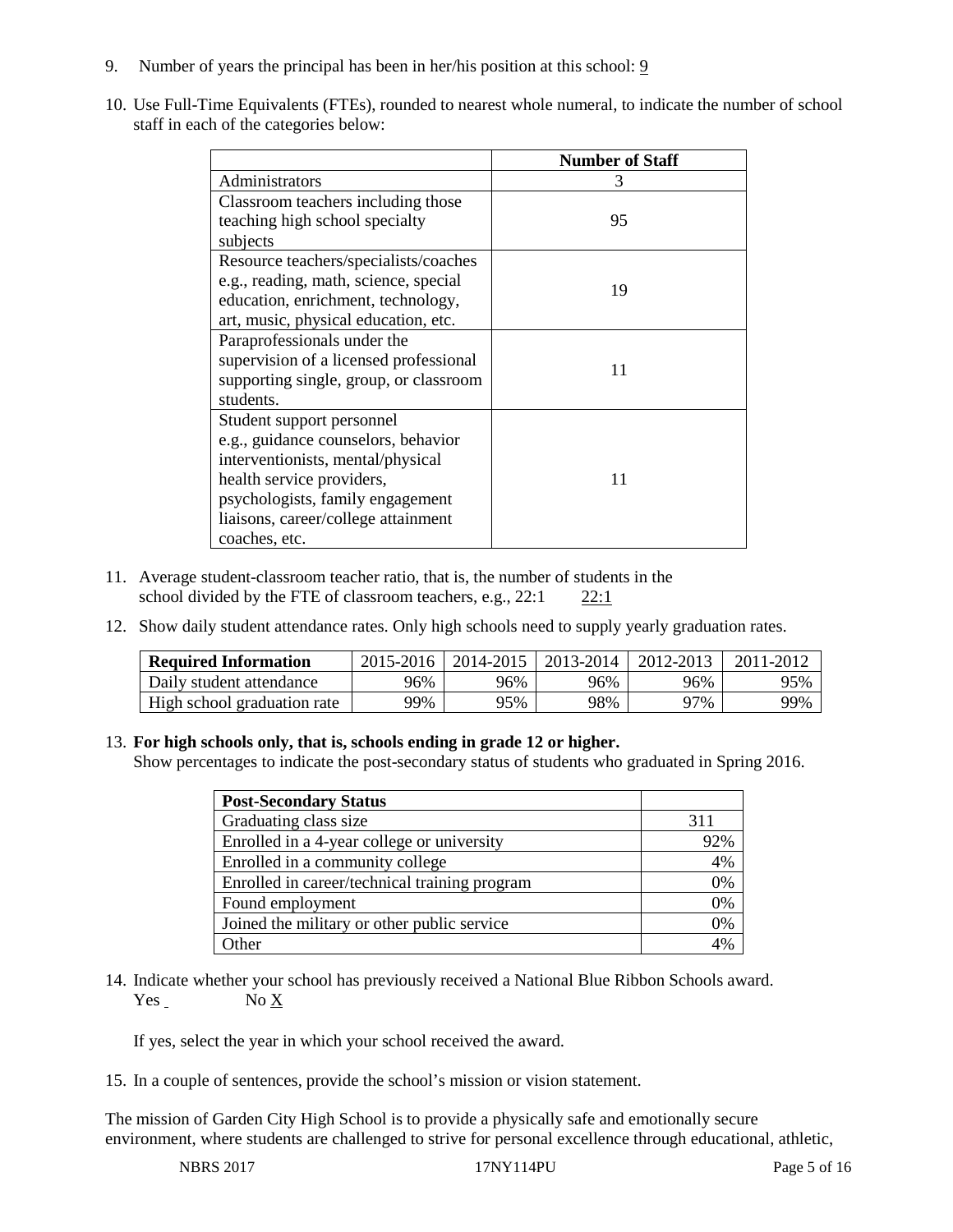creative and extra-curricular pursuits. Our goals and responsibility is to help each student develop an enthusiasm for learning, a respect for self and others, and the skills to become a creative independent thinker and problem solver.

16. **For public schools only**, if the school is a magnet, charter, or choice school, explain how students are chosen to attend.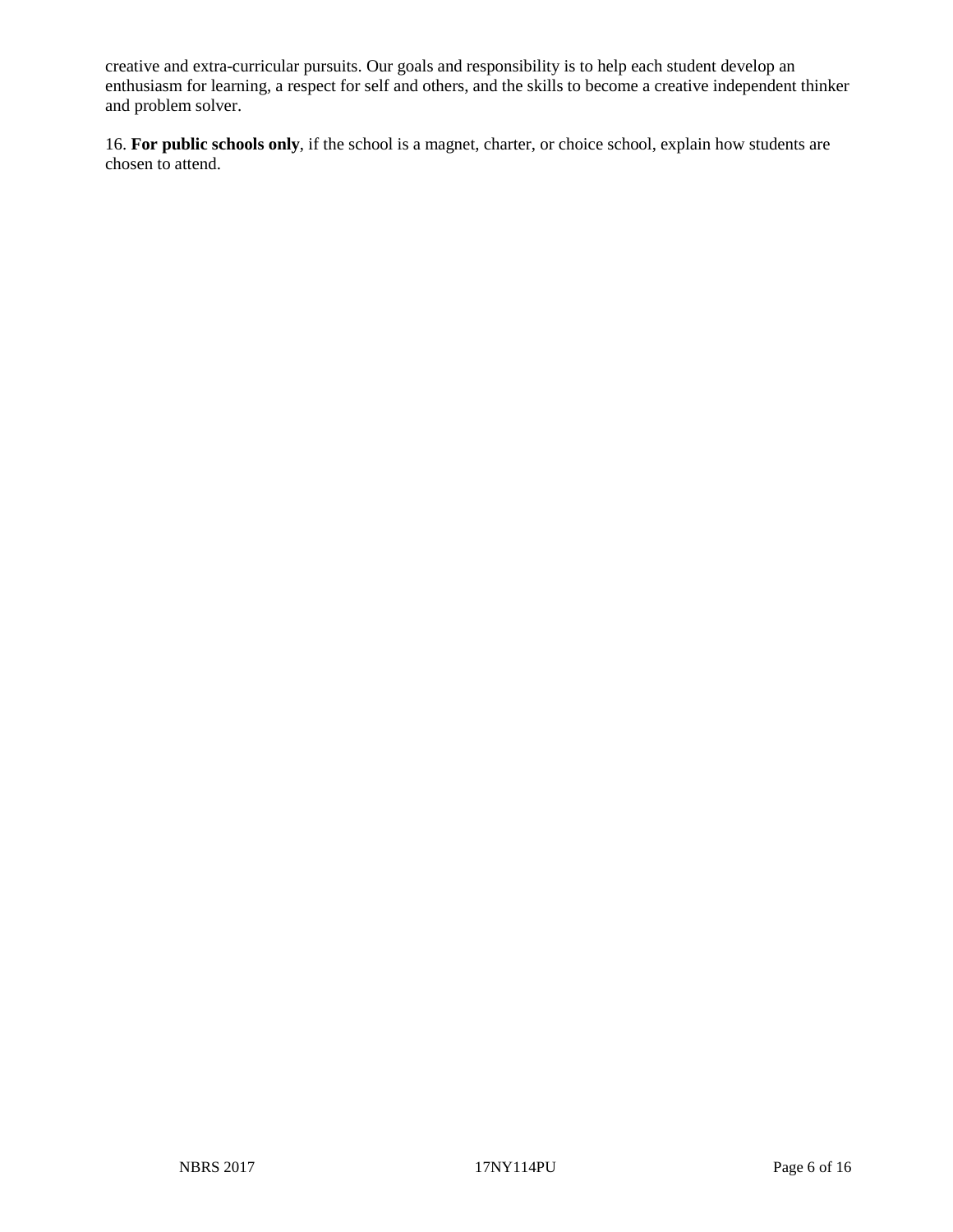# **PART III – SUMMARY**

Garden City is a community of approximately 22,500 people, located twenty miles east of Manhattan in the heart of Nassau County, Long Island. Ours is a suburban setting that includes estates, single-family dwellings, condominiums, apartment homes, and businesses. According to niche.com, 95% of residents are homeowners. Garden City is an incorporated village, nearly coterminous with the school district. The majority of the adult population is comprised of college graduates engaged in business or professional careers. Approximately 66% of our population possess a Bachelor's degree or higher.

Close to 3,900 students, attend Garden City Public Schools in grades kindergarten through 12. There are three primary schools (grades K and 1), two elementary schools (grades 2-5), one middle school (grades 6- 8), and one high school (grades 9-12). The high school population totals 1,125 and all students are provided with challenging programs to enable them to be college and career ready.

Garden City High School is known for our strong academic and athletic programs. Additionally, we have thriving art and music programs. We offer a robust selection of co-curricular activities. These activities include special interest clubs, service organizations, student publications, concerts and art exhibitions. At least 70% of our students participate in inter-scholastic sports.

Garden City High School values our traditions. Some of the more unusual include that girls wear white dresses at Graduation exercises and carry a single red rose. Boys wear white tuxedo jackets with black pants. We hold our Commencement Exercises on The Warren King Memorial Field on campus and it is a beautiful event. Members of our community attend annually, even though they may not have a family member participating. Another tradition is our senior parents host a skit night celebration for the senior students. This involves weeks of planning and practice that culminate with a performance unlike any other. Parents perform dance routines and skits representing their children's interests at GCHS. This tradition has been in place for many years. Each morning, music welcomes students and staff to school, with students responsible for the music choice and editing. This starts off the school day in a positive manner. Our yearbook is outstanding. Students work tirelessly to produce a book called "The Mast". We have been selected for numerous awards and the book usually exceeds 340 pages.

Garden City High School was established in 1925 and we have been serving students in our current location since 1955.

In the past ten years, Garden City High School has adopted a philosophy of offering challenging opportunities to all students. We offer almost 30 college-level courses for our students. In 2014-2015, 860 students took advantage of a college-level course offering. Our average score on an Advanced Placement exams was 4.27 and 238 of our students earned the distinction of AP Scholar. 90% of our students earned the rigorous New York State Advanced Regents Diploma and 97% of our graduates attended college. We pride ourselves on offering rigorous opportunities for students to ensure that they are prepared for success once they leave us.

Our Best Buddies Club and Breakfast for Champions student recognition program recognizes students across the achievement spectrum. These activities celebrate students for their character, effort, perseverance, grit and other non-quantitative contributions to our school community.

Eight years ago, we formed a 6-12 committee to address research and writing at our Middle and High Schools, across content areas. The result of this endeavor was an articulated research and writing curriculum used by English, Social Studies and Science teachers. Every student that attends our schools benefits from this project. Our Library Media Specialists play a critical role in this process. Because of this program enhancement, our graduates have reported a dramatic increase in preparedness for college research and writing.

Another important initiative of ours is the on-going goal to improve the percentage of students earning an Advanced Regents Diploma. A group of faculty members studied our data and found that the number one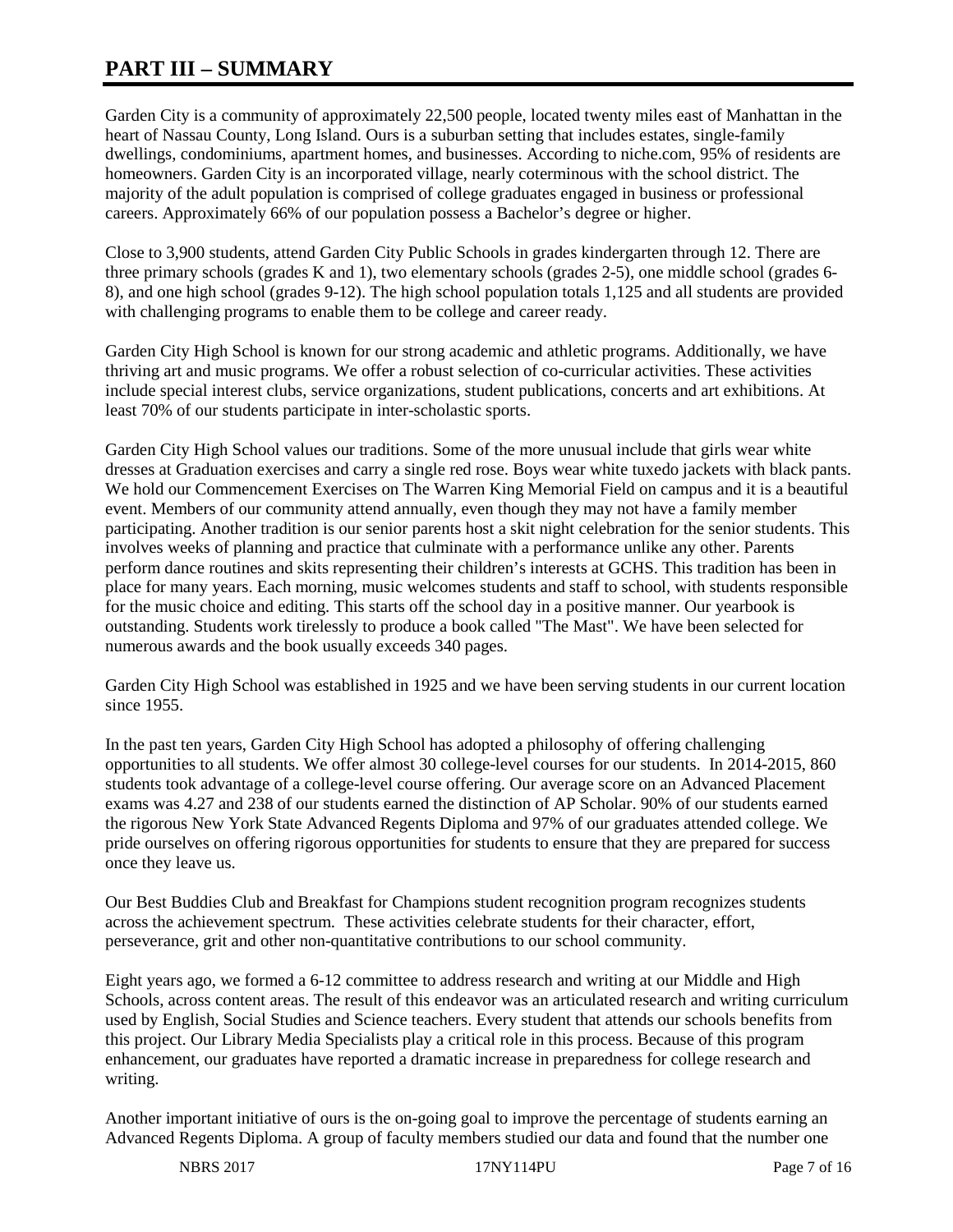reason a Garden City High School student does not earn the New York State Advanced Regents Diploma is the failure to complete the Algebra II course and pass the corresponding Regents examination. As a result of these findings, we developed a comprehensive plan to change this. Parents and students were educated about the importance of the successful completion of Algebra II. Our Central Administration and Board of Education honored the Principal's request for additional sections of support for students, and the School Counselors as well as the Principal counsel students who are struggling in the course. Because of this ongoing initiative, the percentage of students who earn an Advanced Regents Diploma has increased from the mid-70s to 90 percent, among the highest rate in Nassau County.

Finally, strong leadership plays an important part in the success of our high school. Our building administration is a team that works collaboratively with Central Administration, The Board of Education, Teachers, Staff, Students, and Parents. The administrators have an open door policy and have created an atmosphere that is welcoming and supportive. The Administrative team communicates very effectively with all stakeholder groups.

As you will see, Garden City High School is a special place. We rise to the challenge of our Mission Statement every day- "Inspiring Minds, Empowering Achievement and Building Community."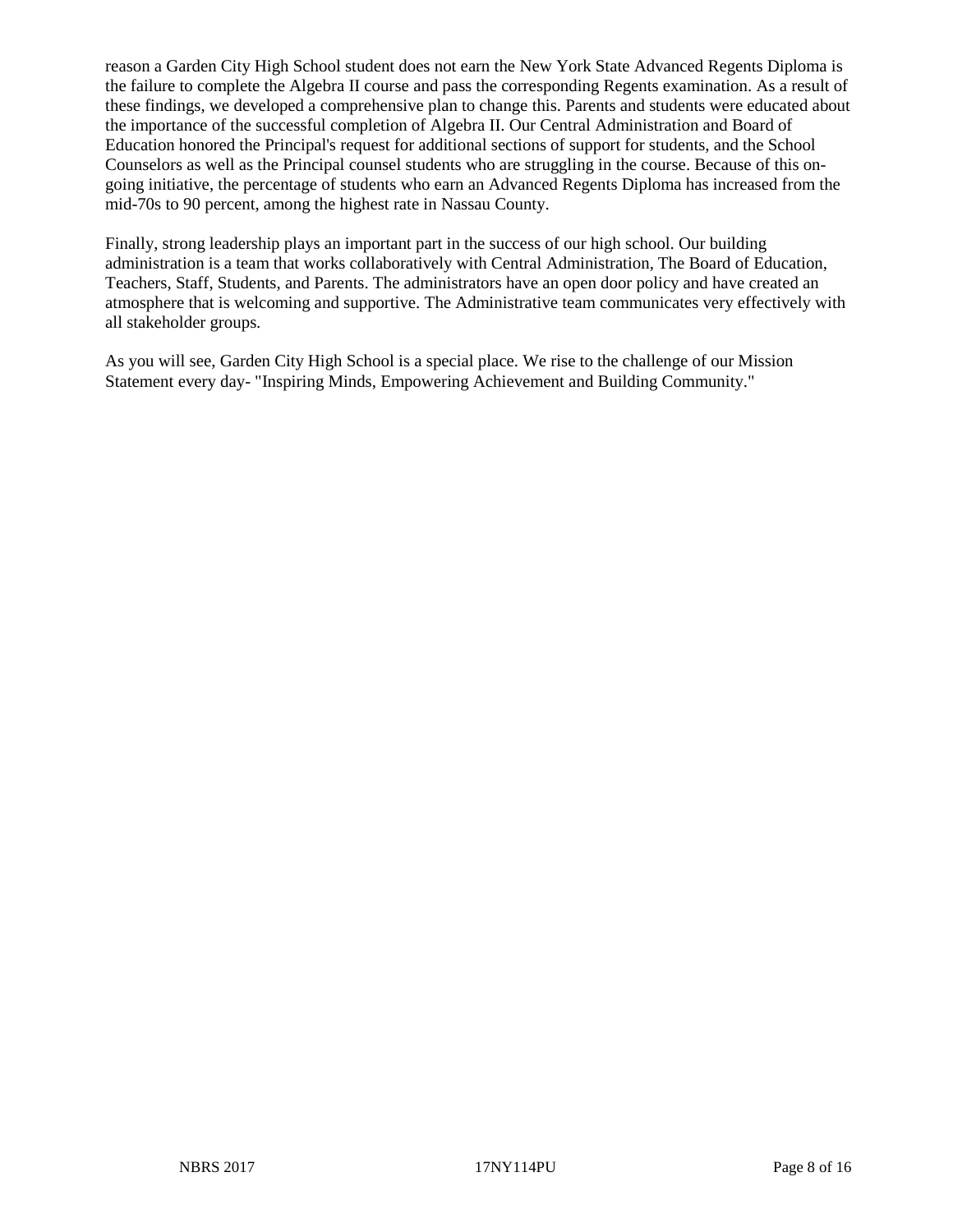# **1. Core Curriculum:**

Students are required by New York State to complete four years of English Language Arts (ELA), all driven by the Common Core learning standards. The grade 9 program emphasizes basic skills in reading, writing, speaking, listening, literature and language development, and by 12th grade the students are asked to consider a work's structure, style, and themes, as well as smaller-scale elements such as the use of figurative language, imagery, and symbolism.

The English department offers several elective courses to enhance students' understanding of language and writing. Ethics, Creative Writing, and Journalism all give students the opportunity to improve their knowledge and skills related to communication in order to be more productive citizens in our society. English as a Second Language and Reading classes also fall under ELA, each with individualized instruction with strategies and skills for understanding.

The Mathematics department offers courses designed with a focus on students in preparation for New York State Regents exams and reflecting the necessary components of the Common Core standards. The sequenced courses of Algebra 1, Geometry, and Algebra 2 prepare students for the Regents exams, and each has a support class available for those students needing additional instruction to promote better mathematical understanding. Beyond these courses, students are able to choose an advanced level route, which culminates with Advanced Placement BC Calculus, or a less rigorous route which still focuses on college level math topics and a creates foundation for future studies in mathematics.

Students are also offered the options of elective courses in Statistics Through Sports, AP Statistics, Mathematical Research, and Mathematical Problem Solving. Our Math department also offers several courses at various levels in Computer Science, which are continuously reviewed and modified to reflect current trends in the academic study of technology, computational language, and coding. All of these courses provide authentic learning that prepares students for an understanding of mathematical concepts that exist in areas of society beyond high school.

Our Science department offers sequenced courses in Earth Science, Living Environment, Chemistry, and Physics. There are Regents exams and laboratory study and practice in each of these areas, which also have Advanced Placement levels for those students who elect to challenge themselves with extremely rigorous college level coursework. These courses rely on students' ability to apply mathematical principles and analyze scientific and societal issues using scientific problem solving.

We also offer a number of courses that provide the study of more specialized scientific topics that can be useful in practical ways to students after high school, such as Oceanography, Nutrition, Forensic Science, and Anatomy & Physiology. Our Science Research program challenges students to conduct extensive original science research, outside of class, and enter into local and national competitions such as the Intel and Siemens competitions, among others. In the College Project Lead The Way (PLTW) Engineering program students engage in open-ended problem solving, learn and apply the engineering design process and use industry-leading technology and software.

The Social Studies department offers courses that fulfill requirements in alignment with the New York State standards and curriculum as well as elective and Advanced Placement courses which provide our students with robust with opportunities for civic learning and engagement. The two year Global History  $\&$ Geography and the United States History & Government courses include content that covers chronological surveys of history while providing students with the analytical skills and enduring understandings necessary to present evidence clearly and persuasively in an essay format and culminate with Regents exams. AP level courses are also available to cover these subject areas.

In their 12th grade year, students take classes related to United States Government, Politics, and Economics. These syllabi include skills and projects that focus on civics and how to become active citizens with an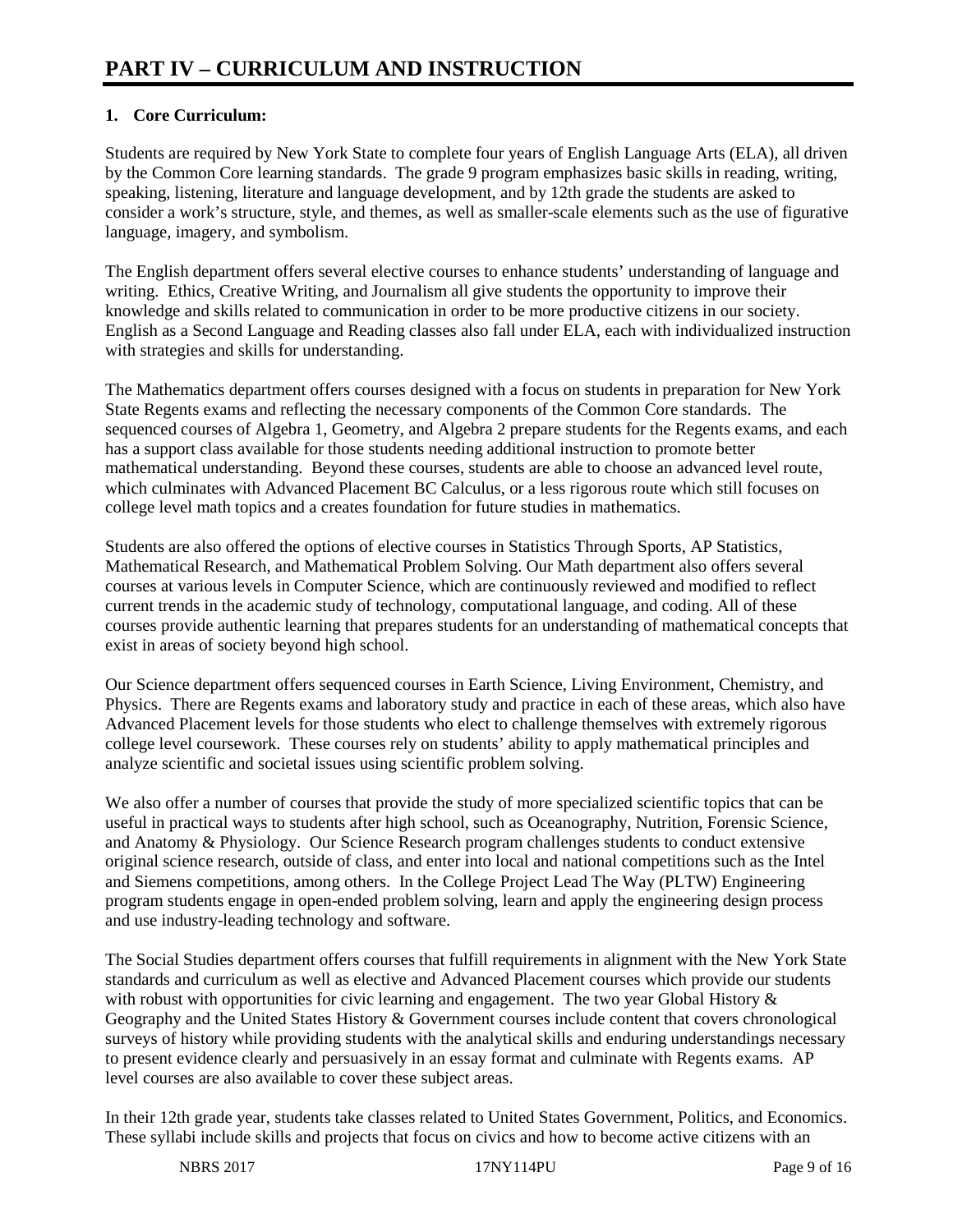understanding of active participation in government at a variety of levels. Some of the authentic activities include mock elections and actual elections; when students turn 18 they can vote at the polling place in Garden City High School for the School District Board of Education and budget proposals. Students have written letters to policymakers, attended political forums with high profile members of national politics, hosted local and national politicians for classroom discussions, and enter competitions with a focus on civics and economics.

The elective courses in Social Studies include AP Psychology, Criminal Justice, Contemporary Global Issues, and various history classes such as Long Island History, Greece & Rome, and Sports in History. Many of these classes include project based learning, and opportunities for students to complete authentic tasks, such as mock trials and open debates.

As stated, across all areas of the core curriculum students are challenged with college level material and tasks. There are multiple AP classes in each core area, which offer challenging and insightful curricula while preparing our students for college or career level work. Many of our students graduate with college credits through the AP program or through dual enrollment classes. Every year, former students return to express how prepared they were for their college classes because of the rigor and high demands placed upon them while they were students at Garden City High School.

# **2. Other Curriculum Areas:**

Garden City High School offers a plethora of courses in visual and performing arts, physical education and health, foreign (world) languages, and business. All students are required to take courses outside of the core curriculum to meet New York State standards. Depending on the number of courses they take in various areas, students can earn a Regents Diploma or Regents Diploma with Advanced Designation.

In the area of visual or performing arts, students are minimally required to take one credit of one or the other. Students choose either Studio Art 1 or one of the music classes (Chorus, band, orchestra) in 9th grade to meet their requirement. Beyond that in the visual arts, we offer to students in all grades the options of Studio in Art 2, 3, 4, Sculpture, Computer Graphics and Advanced Computer Graphics 1 & 2. We also offer Photography 1, 2, 3, 4 and Digital Photography 1  $\&$  2. The most talented 12th grade students are offered Advanced Placement Studio Art, in which they can choose their concentration, either in drawing, animation or photography. The Studio Art and Photography classes are all full year courses, and the others are halfyear elective courses.

In the performing arts, students choose either vocal, strings, or band. A few exceptionally talented students are able to succeed at more than one throughout their high school years. We offer a General Orchestra and a Chamber Orchestra for the top string musicians. In vocals, we offer a Concert Choir, Women's Chorus, Chamber Choir and Vocal Jazz Ensemble. We have three concert bands; The Symphonic Band, Wind Ensemble and Wind Symphony, as well as a Marching band and Jazz Ensemble. All of the musical groups perform at various concerts, events, ceremonies or parades throughout the year. The Marching Band also competes in regional and national competitions during the fall season, with great success. In addition to the performing arts, Music Theory 1 & 2 and AP Music Theory focus on the rules and principles involved in the language of music.

We also provide Theatre Arts 1, 2, 3, 4 and College Level Scene Study and Analysis, all of which engage students in the practical understanding of all aspects of the theatre, including history, acting, production and more in a setting that is project and group based. All of the coursework in the arts provides practice in the skills and essentials of the world of art in a variety of mediums, which is all around us in society.

Physical Education and Health are included as New York State requirements for graduation. In grades 9 and 10, the activities are primarily instructional with a major emphasis being placed on personal fitness and lifetime wellness. In grades 11 and 12 the program is more activity oriented, arranged to enable each student to become physically educated in a variety of sports and lifetime activity. Our Health course offered places emphasis on the wellness approach to good health by stressing the need for balance in social, physical and emotional development.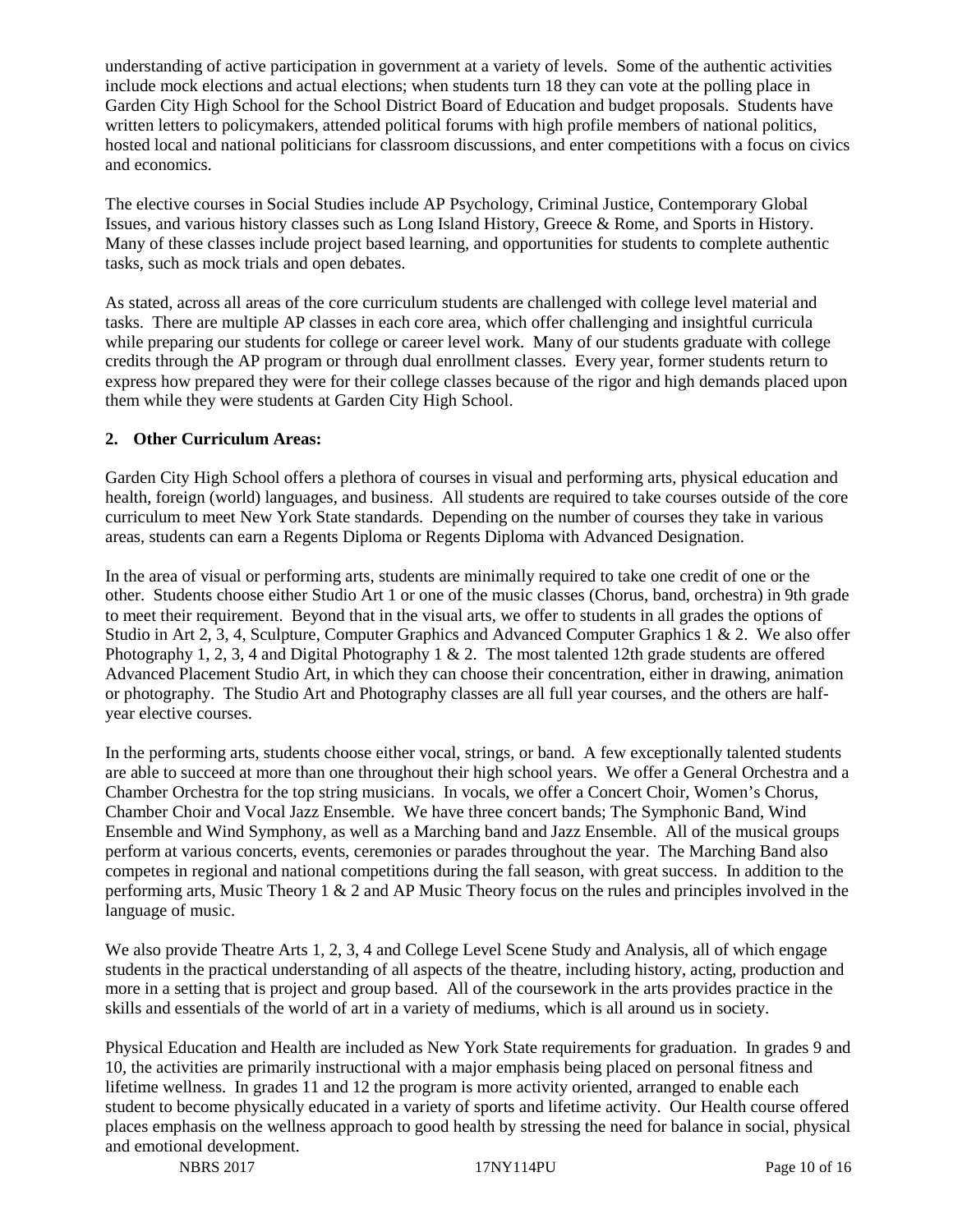Students are required to earn at least one credit in Foreign, or World Languages. We offer 5 levels of coursework in Spanish, German and Italian, and 4 levels in French and Latin. The coursework begins with vocabulary, pronunciation and basic grammatical constructions of each language, then in progressive years emphasizes the three Modes of Language Learning: Interpersonal, Interpretive and Presentational (listening, speaking, reading and writing). By the final year of coursework, students have the option of taking college level classes for credit from a local university.

Our Business department offers classes covering a multitude of essential skills and knowledge for a number of careers. Students may elect to take these courses starting in 9th grade and take as many as possible to enhance their Business sequence. In addition to Business Law, Business Management, Finance and Entrepreneurship, we offer several marketing classes such as Marketing & Advertising, Entertainment & Sports Marketing, Fashion Marketing, and Video Game Marketing. We also have classes incorporating computer based technology; Animation & Video Media, and Multimedia. Upperclassmen students earning a Business sequence of classes for graduation can also choose from college level courses in Accounting, Business Law, Business Management and Marketing.

#### **3. Instructional Methods, Interventions, and Assessments:**

In each grade level 9-12, our students are grouped in courses based on ability and achievement in each subject area. We have levels of College and Advanced Placement, Honors, Regents, Co-Taught Special Education, Self Contained Special Education, and then basic level life skills for the most disabled learners. The students in special education classes are assigned based on IEPs (Individual Educational Program). Subject areas are scheduled separately, so a student who may be stronger in math and science would be placed in courses at a higher level than their social studies and language classes.

Teachers are empowered to develop their curricula and fine-tune lesson planning and appropriate techniques based on the needs and learning styles of their students. Across all subjects areas classroom instruction is enhanced by a variety of technology uses, project based learning, authentic learning assignments, and enriching field trips.

Our teachers have adopted many different methods to incorporate technology into their repertoires. We have Chromebook laptops available so that every student in a class can connect with each other and the teacher using programs like Google Classroom, Kahoot, webquests, and other internet based research. Several of our teachers use the Flipped Classroom model, where they create videos or presentations to deliver instructional content that students view online at home before coming into class and engaging in activities of inquiry, application and assessment. In this model, students can review or replay the content videos if they missed something or work at a slower pace. Our teachers also use different apps for communication with students and parents, such as Twitter or Remind, that allow them to take advantage of everyone's use of mobile devices for organization.

Our school also offers specialized computer labs for instruction in the areas of research and foreign language learning. Within the library, one computer lab is dedicated to research based projects. Starting in 9th grade, students are exposed to several databases like GALE, EBSCO and INFOBASE LEARNING. In each progressive year in multiple subjects (English Language Arts, Social Studies, Science, Health) students' research projects grow in depth, scale and length, so that by the time they are ready to graduate high school they are capable of college level research paper preparation. This focus on research projects helps us remain as a high performing school because it goes above and beyond the scope and sequence of the learning standards required for graduation. Another specialized computer lab we provide is for foreign (world) language learning. This lab allows students to engage interactively with computer programs in conversational assignments. With the equipment provided, an entire class can practice their listening and speaking skills at their own pace and skill level at the same time as their peers. Teachers are able to observe and track their progress and offer support as needed on an individual basis.

Another method of instruction used across all content areas is project based learning. Students may be tasked with a specific problem to solve, and work individually or with peers depending on the project's goal.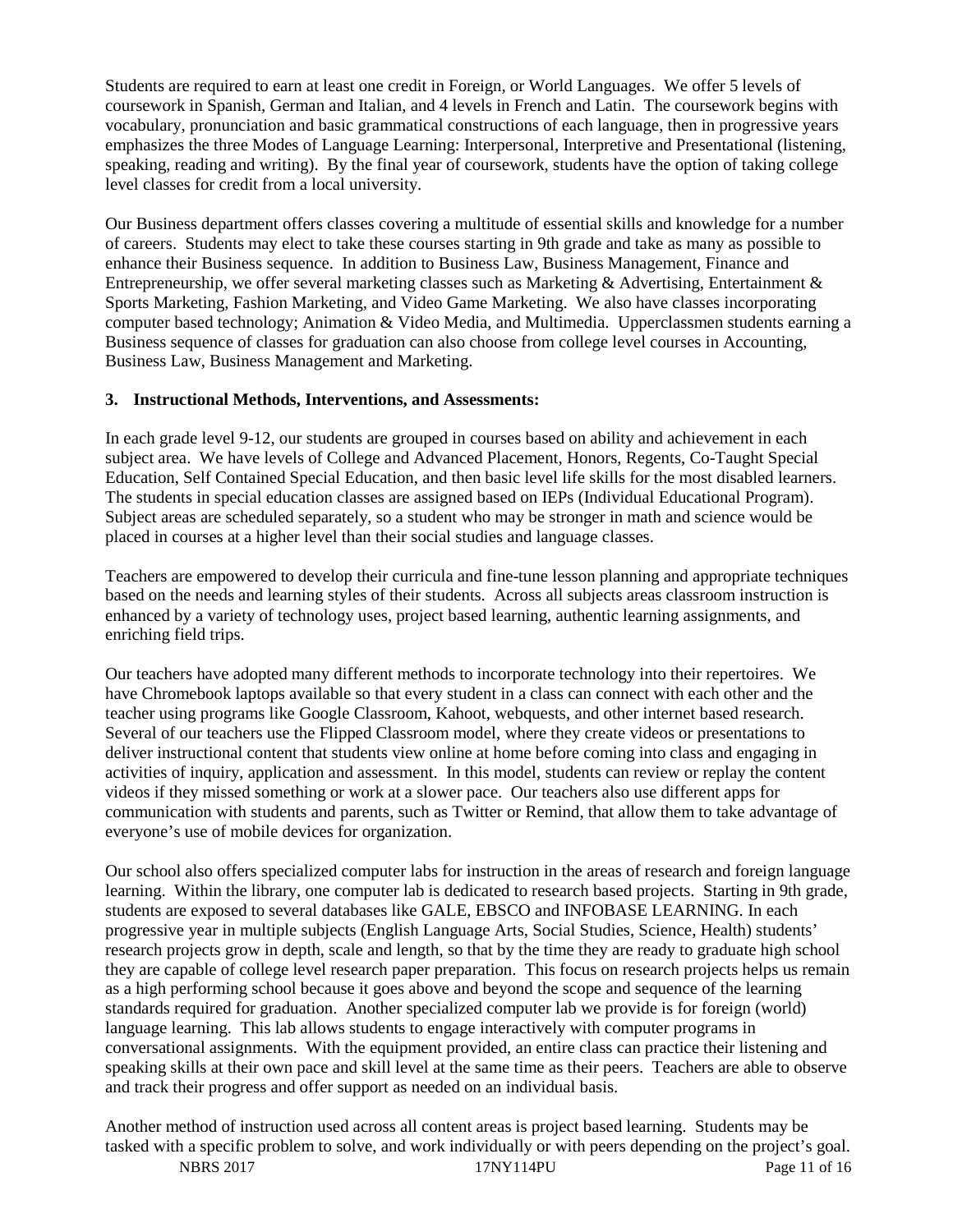In science, we offer the PLTW (Project Lead The Way) engineering program, in which students work to solve authentic problems. One group of students is currently creating a prosthetic hand for a young girl in New Jersey. They modeled their 3-D printed prototype on measurements, and will consequently fine tune it and make adjustments after meeting with the girl and her family in an ongoing process.

Our school offers a multitude of interventions and support to ensure the success of every student. In addition to Resource Room and Teacher Aides for students with IEP plans, we offer Integrated Class Support for students identified through Academic Intervention Services, based on standardized test results and state requirements. Our Student Review Team also reviews students that are struggling and recommends support services. All teachers are required to provide extra-help each week, and teachers are assigned to our Math Lab and Writing Center, which are walk in centers within the school for those students needing assistance with Math and ELA, respectively.

In addition, we have administered the Program for International Student Assessment (PISA). Our school scored in the top 10% nation-wide. This assessment measures student performance in reading, mathematical and scientific literacy. A comprehensive plan is in place to address the results of the PISA assessment. The PISA results indicated that while our students performed well in math and science courses, students generally do not see the correlation between this coursework and their college major/career. We added a STEM focus to our successful College Major Night program, invited a female engineer to speak with students about potential careers in STEM, and infused STEM activities into our art curriculum. We will administer the PISA assessment again in May 2017.

Teachers administer benchmark assessments. Teams of teachers work collaboratively to create meaningful and appropriate benchmarks. Depending on the course the benchmark can be a task, presentation, essay, lab, or data based question. The data from the benchmarks are used to enhance individual teacher instruction and the instruction of the collaborative team. Subject area supervisors as well as building administrators use this data to ensure that our practice is reflective. We are committed to continuous improvement.

As seen through our instructional methods (technology, research, projects), assessments are inherent and play a vital role in guiding that instruction. We administer Regents exams, Advanced Placement exams, and other regional exams (World Languages) that allow us to gauge what classes and supports are needed, and determine what staff is necessary to close any gaps and ensure that our high level of success continues.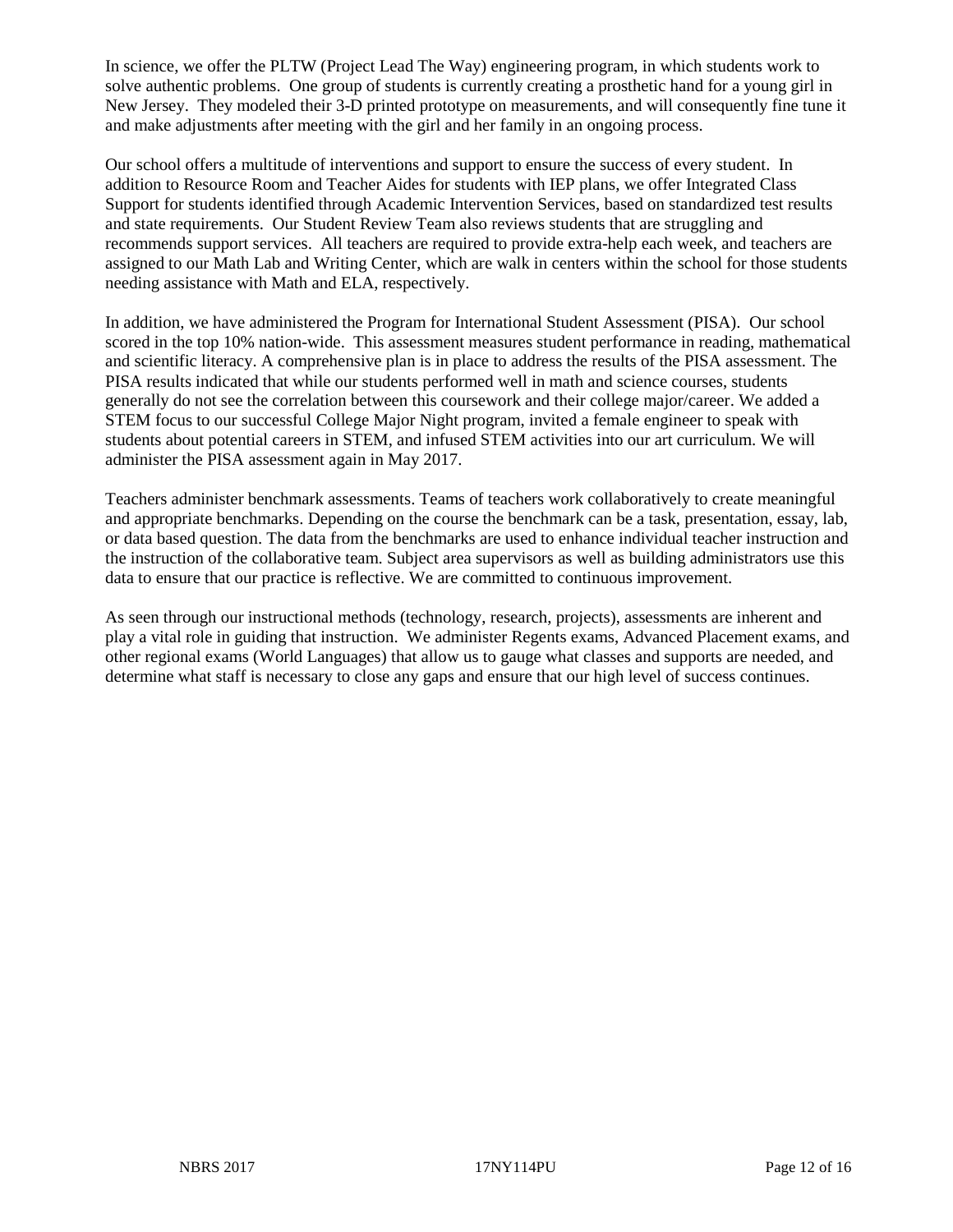# **1. School Climate/Culture:**

Students at Garden City High School come from families that value education. The majority of our students plan to attend college and as a result are motivated to get the most from their high school experience. As teenagers though, maintaining that motivation can be difficult. Garden City High School offers a robust course catalog for students to choose classes that interest them. We offer a strong athletic program, cocurricular opportunities and art and music classes that are second to none. We value student voice and provide students with opportunities to have their input considered. A variety of support services are in place to help all students meet or exceed their potential. We staff a Writing Center during lunch periods where students can seek assistance with any type of written assignment, including college application essays. We also staff a Math lab during lunch periods so that students may self-select and obtain support with their math coursework five days each week. Additionally, we offer specific math support classes for students in Algebra, Geometry and Algebra II. These are small classes with the express purpose of helping students who struggle in these mathematics courses achieve success. We offer Integrated Support classes that help students with study skills, time management and content area concerns. Our goal is for all students to find success.

We celebrate many great things at Garden City High School. Students and clubs are a focus of our Parent Teacher Association meetings. Students present the highlights of their club's achievements on an invitation basis. This helps educate parents about the wonderful activities that our clubs sponsor and participate in. Service is an over-arching theme here at Garden City High School. Our students feel fortunate to live in our community and attend our school and try to give back to those who are not as fortunate. For example, we received a thank you email from a Captain aboard the USS Somerset thanking Garden City High School for the large amount of packages that we sent to his soldiers recently. Our students work tirelessly at a local homeless shelter and food kitchen to help our neighbors in need. We donate thousands of dollars each year to support cancer research and we help fund the Honor Flight program, which sends World War II Veteran's to Washington DC to visit the World War II memorial.

Our students and parents report that our teachers make the difference in student's lives. Our faculty is very dedicated and they feel strongly that each student deserves the chance to challenge him or herself in order to reach his/her potential. Our faculty has input in many ways. From membership on the Site Based Team to our Union leadership, teachers have an important voice in our school. We function as a team and as a result, we care about one another. Teacher concerns are strongly considered. If a teacher has a family emergency, the building administration, department leadership as well as colleagues provide coverage. We avoid wasting our teacher's time; if we can sum up a meeting in an email, we do not hold the meeting.

# **2. Engaging Families and Community:**

Garden City High School has supportive parents. Our parents are educated, value education and support a high-quality education for their children. Many of our parents volunteer in some capacity to support our school. We e-blast communication with our families often. We post those communications on our website. Our PTA also e-blasts important information regularly. We use a daily bulletin to keep everyone informed about what is happening at school and post it on our website daily. We use an automated phone messaging system to alert parents about emergencies and inclement weather. We use surveys to gather input from parents. Parents are always included on building and district committees including all hiring committees. Our School Counseling Department provides many activities over the course of the school year to help support students and parents. These include grade level parent/student information nights, mock college interview program, financial aid night, College Major Night, Alumni Return program and a transition to college program for seniors. Our PTA has a very helpful committee called the Parent Volunteer Corps. This group provides invaluable assistance with school events, mailings and projects of various types. Another important PTA committee is our building-level Curriculum Committee. Parent representatives on this committee meet with the Principal regularly and address parent concerns/questions regarding curriculum and instruction.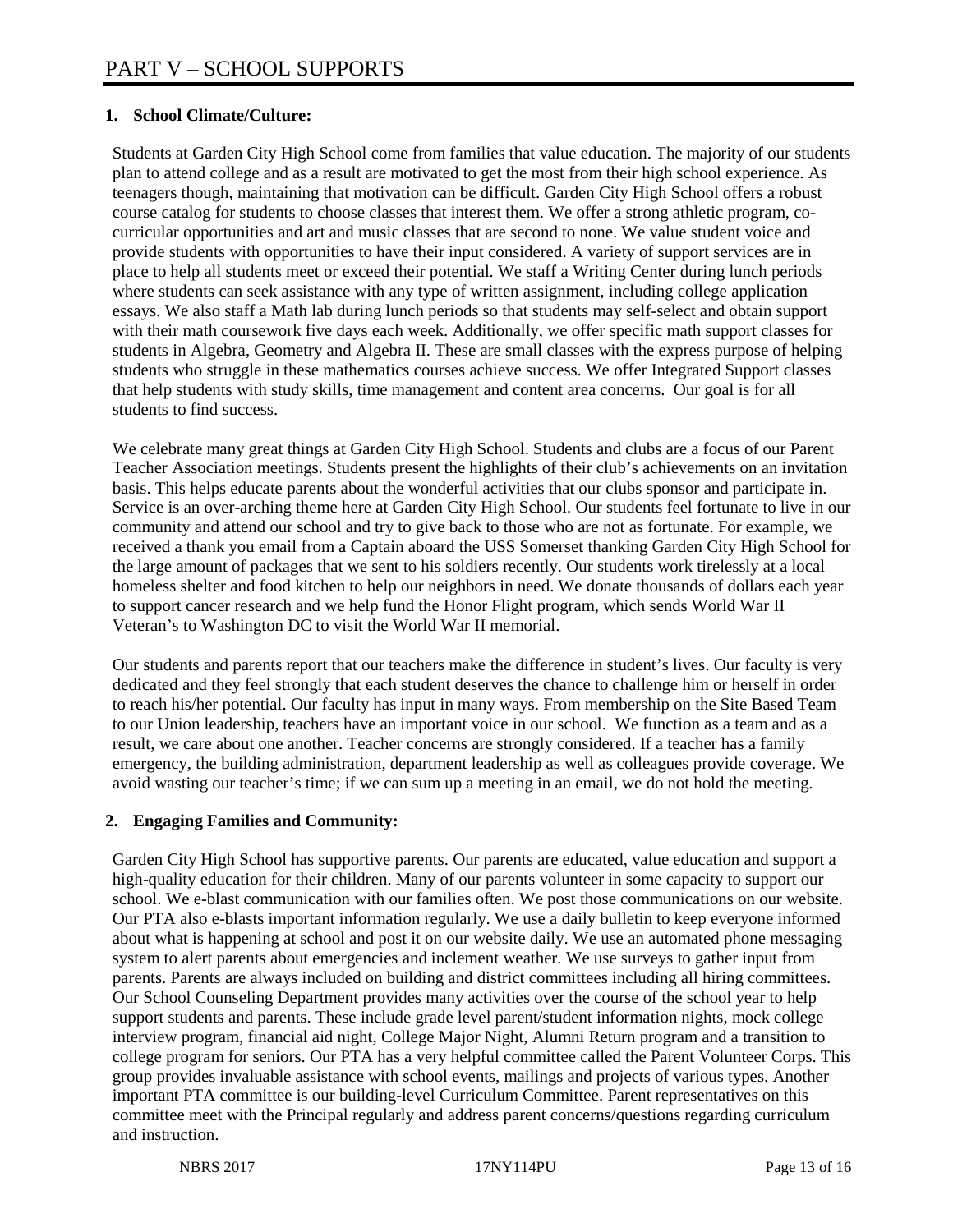Each month at our Board Meeting, we acknowledge student achievement. We have several local newspapers that cover student awards and honors as well as student service projects. These news outlets work well with our district public relations coordinator and provide tremendous support to our schools by sharing important information and celebrating student achievement with our local community.

Our school communicates with parents individually on an on-going basis. Phone calls, emails, Back to School Night, several Parent-Teacher Conferences, and regular Parent Teacher Association meetings are some of the avenues for open communication at Garden City High School.

#### **3. Professional Development:**

Our professional development program is robust. Monthly faculty meetings, staff development sessions organized by Curriculum Coordinators as well as a teacher/administrator self-directed component round out our program. Teachers and administrator set goals for themselves annually, which align with district goals. Staff development has a building, departmental and individual focus, encouraging staff members to grow professionally. In response to a survey administered to staff at our school, stress management evolved as a significant concern. Our school social worker secured an excellent speaker on Mindfulness, who spoke with our staff at a faculty meeting. The feedback from this presentation was very positive. Additionally, a copy of "The Headspace Guide to Meditation & Mindfulness", by Andy Puddicombe was given to staff. Some teachers have voluntarily infused mindfulness techniques in their classes with students. Our Library Media Center has a Stress Reduction Center within. This is a wonderful place for students and staff to decompress from the busyness of life in a competitive high school. Participants play chess, use Rubik's cubes, color, create jewelry as well as many other activities that require participants to focus and provides an escape for a short time from their stress. Last week, our Library Media Specialist was awarded The Pied Piper Award by the New York Library Association for her innovative work with our Stress Reduction Center.

Teachers who have chosen to incorporate mindfulness in their classes report an improvement in student focus. Students ask for the mindful moments at the beginning of class. Staff too reports that the incorporation of strategies suggested at the professional development session has improved their overall attitude.

There is a district-wide Professional Development Committee, and several high school staff are members. The committee developed a faculty survey and the high school had a very high completion rate (over 80%). Feedback from the participants is shaping the revisions of the district-wide plan.

The High School Principal serves as an officer of the Nassau County High School Principal's Association and hosted a Leadership Institute for new principals and aspiring administrators. Five staff members at the high school participated in this conversation about instructional leadership.

# **4. School Leadership:**

The leadership philosophy of Garden City High School is collaborative. Our leadership structure includes a Principal, two Assistant Principals, and Curriculum Coordinators (6-12) in the areas of English, Math, Social Studies, Science and World Language. The Art/Music Director, Director of Guidance and Director of Health, Physical Education and Athletics supervise teachers K-12. Our group works collaboratively with our teacher leadership as well as a Lead Special Education and English as a New Language Lead Teacher. Our building leaders and teachers believe that offering students opportunities to achieve at the highest level is of paramount importance. We have a strong Parent Teacher Association and the building leaders work closely with the PTA on many projects and initiatives including our Safe Driving Campaign, Anti-drug education, CPR classes for students, Evacuation and other safety drills, mindfulness, building resilience in our students and others. We hold monthly Cabinet meetings, and coordinate our agenda with the Middle School Principal and Assistant Superintendent for Curriculum & Instruction.

NBRS 2017 17NY114PU Page 14 of 16 One example of how our school's leadership philosophy ensures that student achievement is our top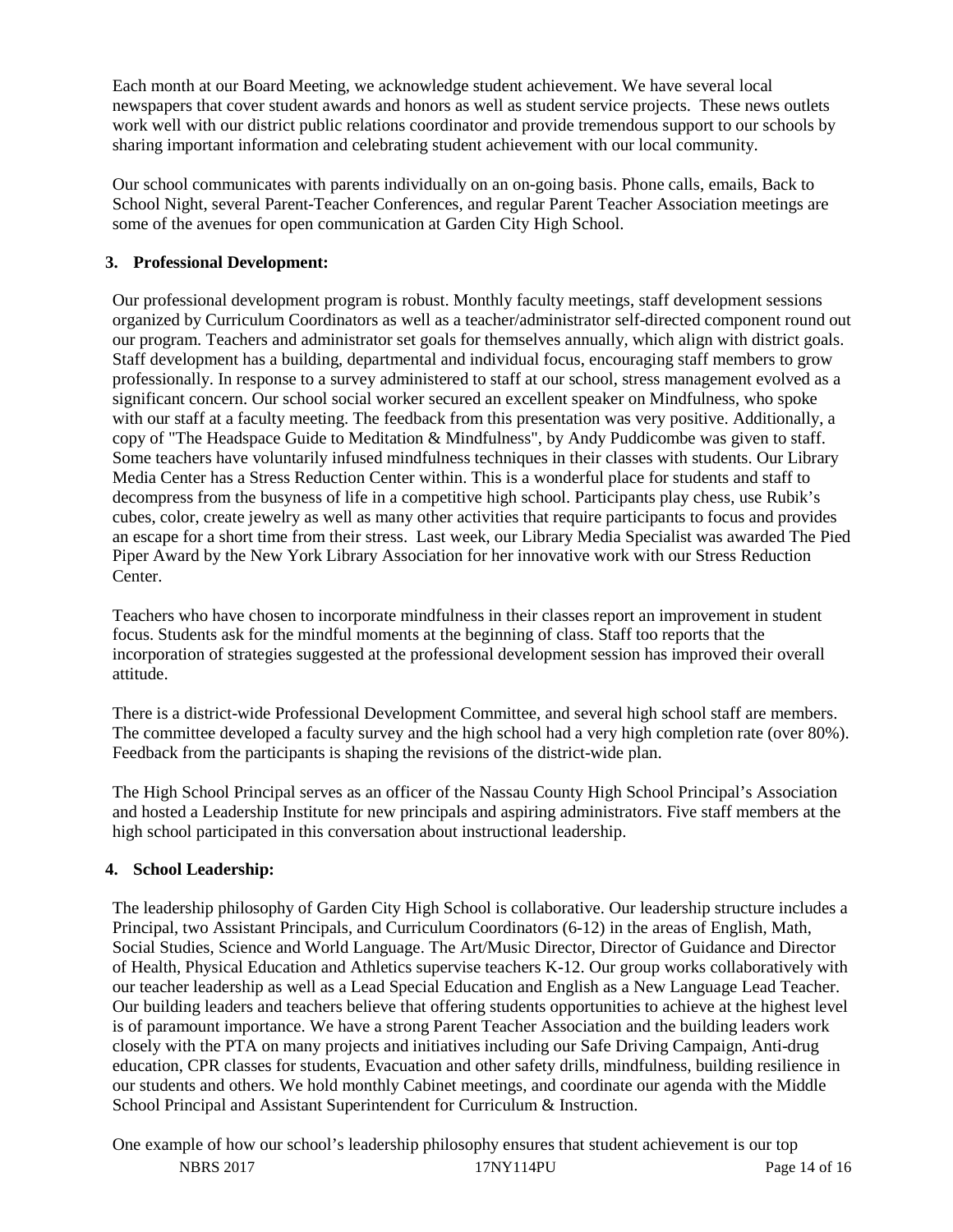priority is our current investigation of the College Board's AP Capstone Program. A team comprised of the Principal, both Assistant Principals, a Library Media Specialist, a Social Studies teacher, an English teacher, and the English Curriculum Coordinator are spearheading an investigation into the program. We are investigating how it is running currently at several high schools across Long Island, and if/how this program could benefit our students. We have visited several programs, attended workshops and presentations, sat in on a collegial circle in an effort to judge how this program might help our students be better prepared for college. In these times of limited resources, we take this charge seriously. We will expand our committee soon, adding the Social Studies Coordinator, the Science coordinator and a Science teacher. From there, the building Site Based Team will be brought into the conversation. The Site Based Team Committee is comprised of a representative from every stakeholder group, including parents and students. Ultimately, the Site Based Team Committee will make a recommendation to implement or not to implement the program at our school.